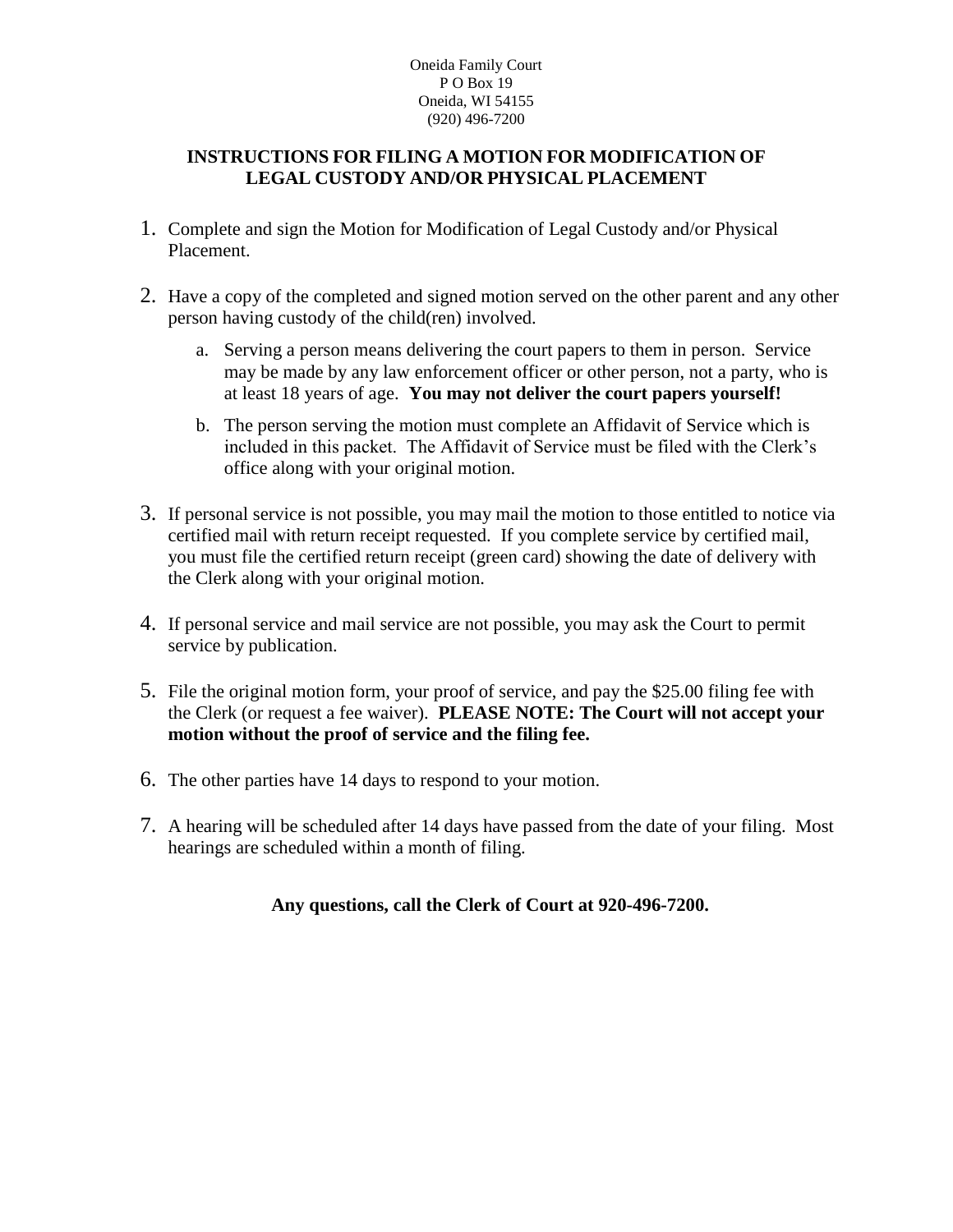#### Oneida Family Court P O Box 19 Oneida, WI 54155 (920) 496-7200

# **MOTION FOR MODIFICATION OF LEGAL CUSTODY AND/OR PHYSICAL PLACEMENT**

| Enter the original<br>case number.                                                                                                     |                                                                                                                        |              | Case No.    |                      |  |
|----------------------------------------------------------------------------------------------------------------------------------------|------------------------------------------------------------------------------------------------------------------------|--------------|-------------|----------------------|--|
|                                                                                                                                        | <b>Petitioner/Joint Petitioner:</b>                                                                                    |              |             |                      |  |
| Enter the name,<br>address and<br>daytime phone<br>number of the<br>petitioner or joint<br>petitioner from the<br>original case file.  | First name<br><b>Current Mailing Address</b>                                                                           |              | Middle name | Last name            |  |
|                                                                                                                                        | City                                                                                                                   | <b>State</b> | Zip         | Daytime Phone Number |  |
|                                                                                                                                        | VS.<br><b>Respondent/Joint Petitioner:</b>                                                                             |              |             |                      |  |
| Enter the name,<br>address, and<br>daytime phone<br>number of the<br>respondent or joint<br>petitioner from the<br>original case file. | First name<br><b>Current Mailing Address</b>                                                                           |              | Middle name | Last name            |  |
| Check if ONCSA<br>is a party or not. If<br>you are unsure,<br>you may call the<br>Oneida Nation<br>Child Support<br>Agency.            | City<br>The Oneida Nation Child Support Agency (ONCSA)<br>is a party to this action.<br>is not a party to this action. | <b>State</b> | Zip         | Daytime Phone Number |  |
|                                                                                                                                        | <b>PETITION</b>                                                                                                        |              |             |                      |  |
| If you are<br>requesting any                                                                                                           | 1. I am requesting that the court:<br>$\overline{\phantom{0}}$<br>$\sim$                                               |              |             |                      |  |

| If you are                                 | 1. I am requesting that the court:                                                        |
|--------------------------------------------|-------------------------------------------------------------------------------------------|
| requesting any                             |                                                                                           |
| changes to <b>legal</b><br>custody or      | A. Change the existing legal custody or physical placement of the following children:     |
| physical                                   |                                                                                           |
| placement, check                           | (Please list all child/ren and their dates of birth.)                                     |
| A, enter the names<br>of the child(ren)    | 1. To joint legal custody with both parents.                                              |
| and dates of birth<br>involved, and        | 2. To sole legal custody with me.                                                         |
| check all that<br>apply in 1-8.            | 3. From primary physical placement with (name of parent):                                 |
| Complete all<br>relevant                   | to primary physical placement with (name of parent):                                      |
| information, and<br>attach a copy of       | 4. From shared physical placement to primary physical placement with (name of parent):    |
| your proposed<br>placement<br>schedule, if | 5. From primary physical placement to shared physical placement.                          |
| applicable.                                | 6. From the current placement schedule (if any) to a new schedule <i>I have attached.</i> |
|                                            | 7. Increased physical placement and/or a set schedule for physical placement.             |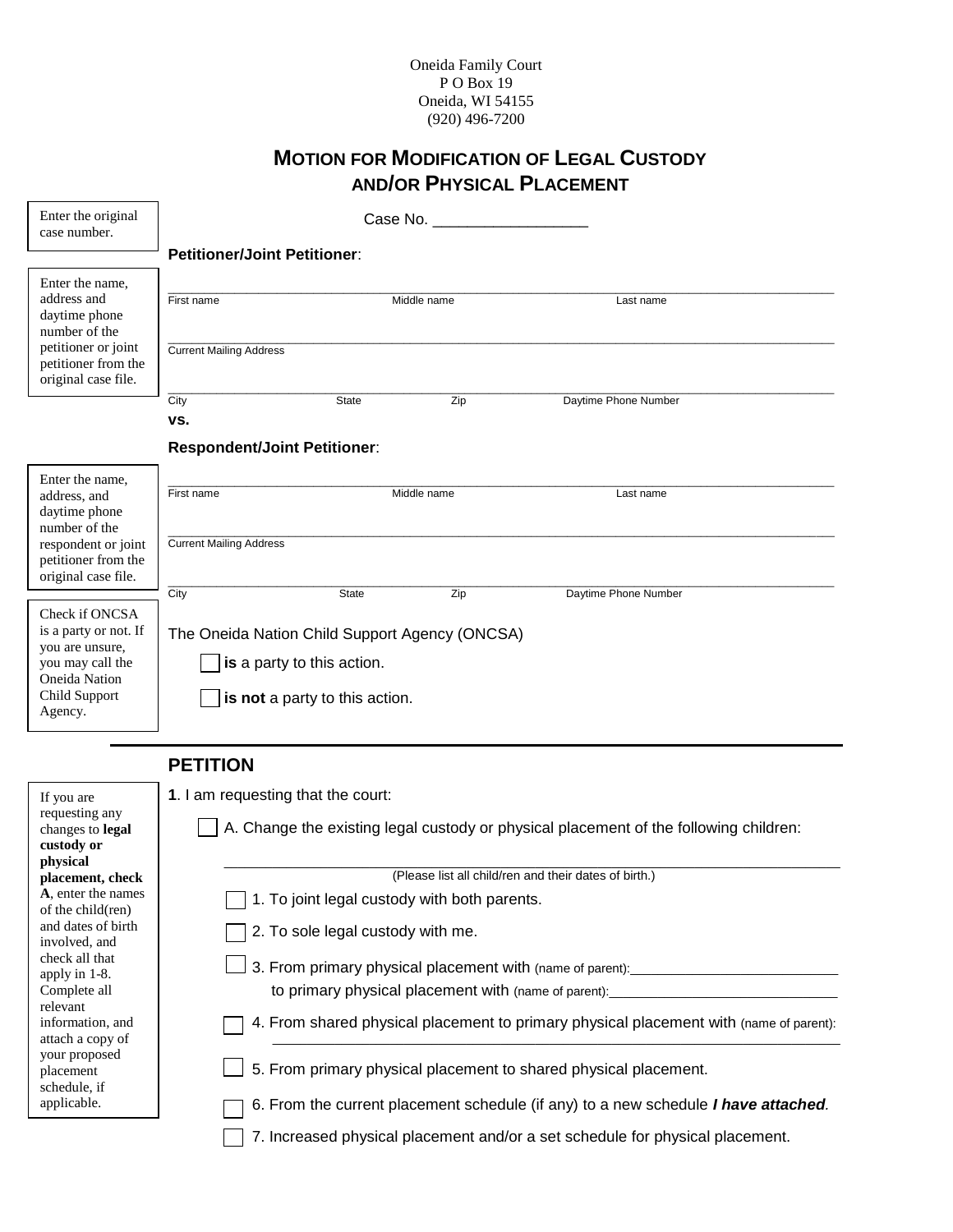|                                                               | Oneida Family Court<br>PO Box 19                                                                                                                           |  |  |  |  |
|---------------------------------------------------------------|------------------------------------------------------------------------------------------------------------------------------------------------------------|--|--|--|--|
| Check B if you<br>would like the<br>court to address          | Oneida, WI 54155<br>$(920)$ 496-7200                                                                                                                       |  |  |  |  |
| the child support<br>order.                                   | 8. To require placement be:<br>supervised                                                                                                                  |  |  |  |  |
| In C, enter any<br>other changes you                          | unsupervised<br>B. Change the existing child support order or establish a child support order.                                                             |  |  |  |  |
| are requesting.<br>Indicate if you<br>have or have not        |                                                                                                                                                            |  |  |  |  |
| attempted dispute<br>resolution. If you<br>have, indicate the |                                                                                                                                                            |  |  |  |  |
| date of the session.                                          | The other party and I:<br>attempted peacemaking/mediation on (date) _________<br>have not attempted peacemaking/mediation for this issue.                  |  |  |  |  |
| Enter the date the<br>current court order<br>or judgment was  | 2. The court order that I am asking to be modified was dated: ___________________                                                                          |  |  |  |  |
| signed by the<br>court.                                       | 3. This request is based on the following substantial change in circumstances that have<br>occurred since the entry of the prior court order in this case: |  |  |  |  |
| Check all that<br>apply in A-G. If                            | A. The current custodial conditions are harmful to the best interest of the child(ren).                                                                    |  |  |  |  |
| other, enter the<br>change in                                 | B. A child who was living with the other parent is now living with me.<br>C. One of the parties has or will be moving to a different residence.            |  |  |  |  |
| circumstance that<br>has prompted you<br>to bring this        | D. There is not a placement schedule and the parties cannot agree.                                                                                         |  |  |  |  |
| Motion.                                                       | E. Employment or work shift of $\Box$ the other party $\Box$ myself has changed.                                                                           |  |  |  |  |
|                                                               |                                                                                                                                                            |  |  |  |  |
| Describe the facts                                            | 4. The facts explaining the substantial change in circumstances are:                                                                                       |  |  |  |  |
| that justify the<br>change you want.<br>Attach additional     |                                                                                                                                                            |  |  |  |  |
| pages, if<br>necessary.                                       |                                                                                                                                                            |  |  |  |  |
|                                                               |                                                                                                                                                            |  |  |  |  |
|                                                               |                                                                                                                                                            |  |  |  |  |

**NOTE: The party being served with this Motion has fourteen (14) days to file an Answer/Response in writing with the Court and the other party OR the party being served has the option to respond in person at the hearing.**

| Sign and print                 |                    |  |
|--------------------------------|--------------------|--|
| your name.                     | Signature          |  |
| Enter the date on              |                    |  |
| which you signed<br>your name. | Print or Type Name |  |
|                                | Date               |  |